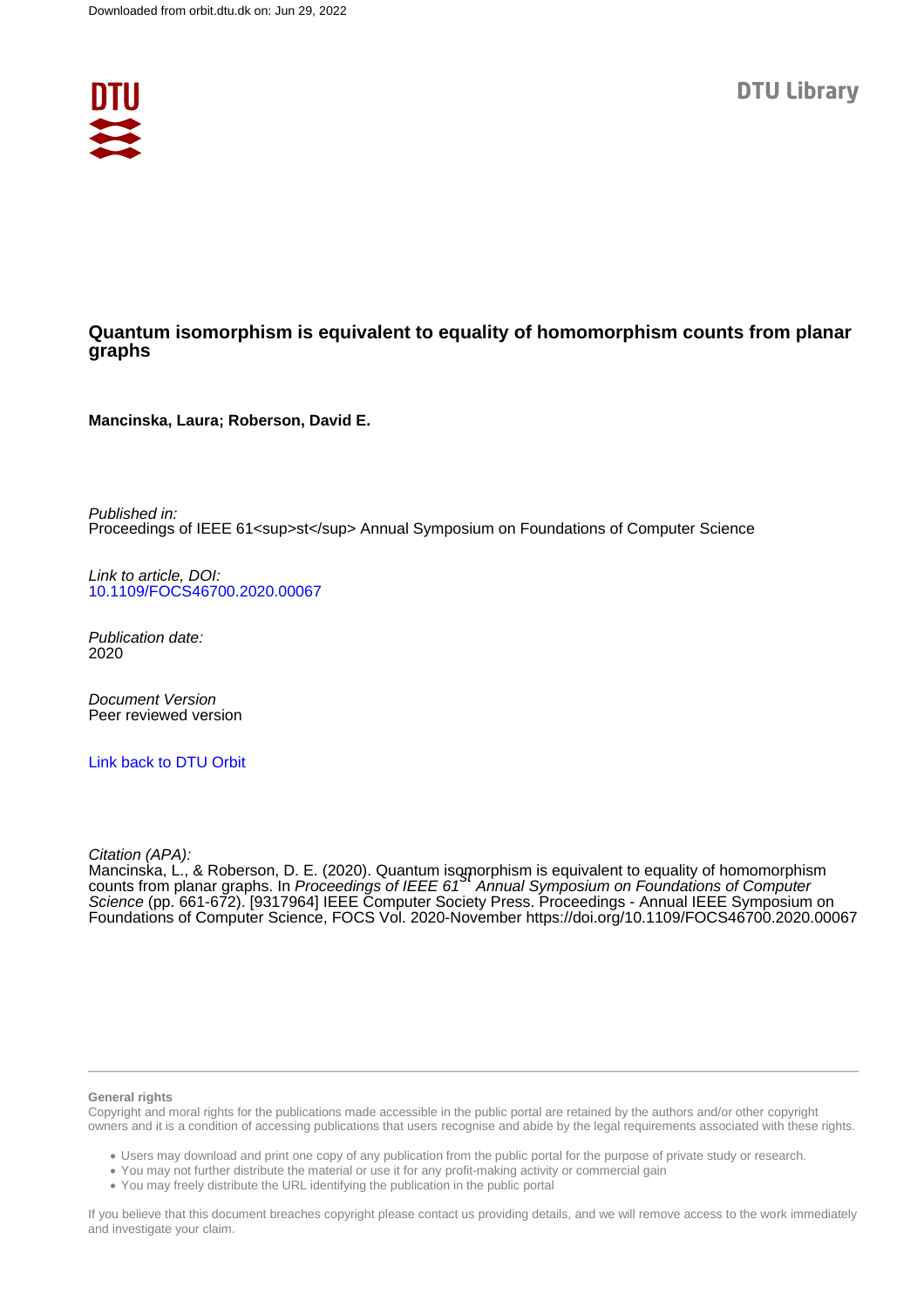# Quantum isomorphism is equivalent to equality of homomorphism counts from planar graphs

Laura Mančinska *QMATH, Department of Mathematical Sciences University of Copenhagen Copenhagen, Denmark mancinska@math.ku.dk*

*Abstract*—Over 50 years ago, Lovász proved that two graphs are isomorphic if and only if they admit the same number of homomorphisms from any graph. Other equivalence relations on graphs, such as cospectrality or fractional isomorphism, can be characterized by equality of homomorphism counts from an appropriately chosen class of graphs. Dvořák [J. Graph Theory 2010] showed that taking this class to be the graphs of treewidth at most  $k$  yields a tractable relaxation of graph isomorphism known as k-dimensional Weisfeiler-Leman equivalence. Together with a famous result of Cai, Fürer, and Immerman [FOCS 1989], this shows that homomorphism counts from graphs of bounded treewidth do not determine a graph up to isomorphism. Dell, Grohe, and Rattan [ICALP 2018] raised the questions of whether homomorphism counts from planar graphs determine a graph up to isomorphism, and what is the complexity of the resulting relation. We answer the former in the negative by showing that the resulting relation is equivalent to the so-called quantum isomorphism [Mančinska et al, ICALP 2017]. Using this equivalence, we further resolve the latter question, showing that testing whether two graphs have the same number of homomorphisms from any planar graph is, surprisingly, an undecidable problem, and moreover is complete for the class coRE (the complement of recursively enumerable problems). Quantum isomorphism is defined in terms of a one-round, two-prover interactive proof system in which quantum provers, who are allowed to share entanglement, attempt to convince the verifier that the graphs are isomorphic. Our combinatorial proof leverages the quantum automorphism group of a graph, a notion from noncommutative mathematics.

*Keywords*-graphs; quantum information; quantum groups; homomorphism counting.

#### I. INTRODUCTION

This paper is about a surprising connection between counting complexity and the expressive power of quantum (commuting) multi-prover interactive proof systems.

## *A. Multi-prover interactive proof systems with entangled provers*

Interactive proof systems are a central topic in complexity theory. Shortly after their introduction, Babai, Fortnow, and Lund characterized the power of multi-prover interactive proof systems by showing that  $MIP = NEXP$  [\[4\]](#page-11-0) and paving the way for the celebrated PCP theorem [\[2\]](#page-11-1), [\[1\]](#page-11-2).

David E. Roberson *Department of Applied Mathematics and Computer Science Technical University of Denmark Lyngby, Denmark dero@dtu.dk*

> In fact, already  $MIP(2, 1) = NEXP$ ; so only two-provers and a single round of interaction suffice to reach NEXP [\[15\]](#page-11-3). Such single-round proof systems can be viewed as families of (nonlocal) games  $\mathcal{G}_x$ , where the provers attempt to convince the verifier that the word  $x$  belongs to a language L. For a given game  $G$ , we are interested to find the largest probability,  $\omega(\mathcal{G})$ , with which provers can make the verifier accept. This is called the value of  $G$ .

> Other than the requirement of no-communication, the provers are allowed unlimited computation time and are often described as all-powerful. From this perspective, it is natural to ask what happens if they are allowed to make use of quantum-mechanical strategies and most notably shared entanglement. The investigation of entanglement from the perspective of interactive proof systems was first initiated in [\[8\]](#page-11-4). Among other results, the authors define the complexity class MIP<sup>∗</sup> , the quantum value of a nonlocal game,  $\omega_q(\mathcal{G})$ , and point out the connection between nonlocal games and Bell inequalities [\[6\]](#page-11-5) from the foundations of quantum physics.

> There are two different models for quantum strategies available to quantum provers. Let us refer to them as the *tensor-product* model and the *commuting* model. Any tensorproduct model quantum strategy is also a valid strategy in the commuting model but not the other way around. The definition of MIP<sup>\*</sup> and the quantum value,  $\omega_q(\mathcal{G})$ , from [\[8\]](#page-11-4) follow the tensor-product model. The analogous notions for the commuting model are the complexity class  $\text{MIP}^{co}$  and the quantum commuting value,  $\omega_{qc}(\mathcal{G})$  of a game. For any game G, we have  $\omega(\mathcal{G}) \leq \omega_q(\mathcal{G}) \leq \omega_{qc}(\mathcal{G})$  simply because any classical strategy is a tensor-product quantum strategy and any tensor-product quantum strategy is a commuting quantum strategy. It is worth noting that the same argument does not apply to complexity classes, since giving more power to the provers can change the soundness of proof systems and thus potentially decrease the expressive power of the corresponding complexity class.

> In comparison to MIP, its quantum counterparts, MIP<sup>∗</sup> and MIP<sup>co</sup>, have proved much harder to understand. Over the years, MIP<sup>∗</sup> was shown to contain increasingly larger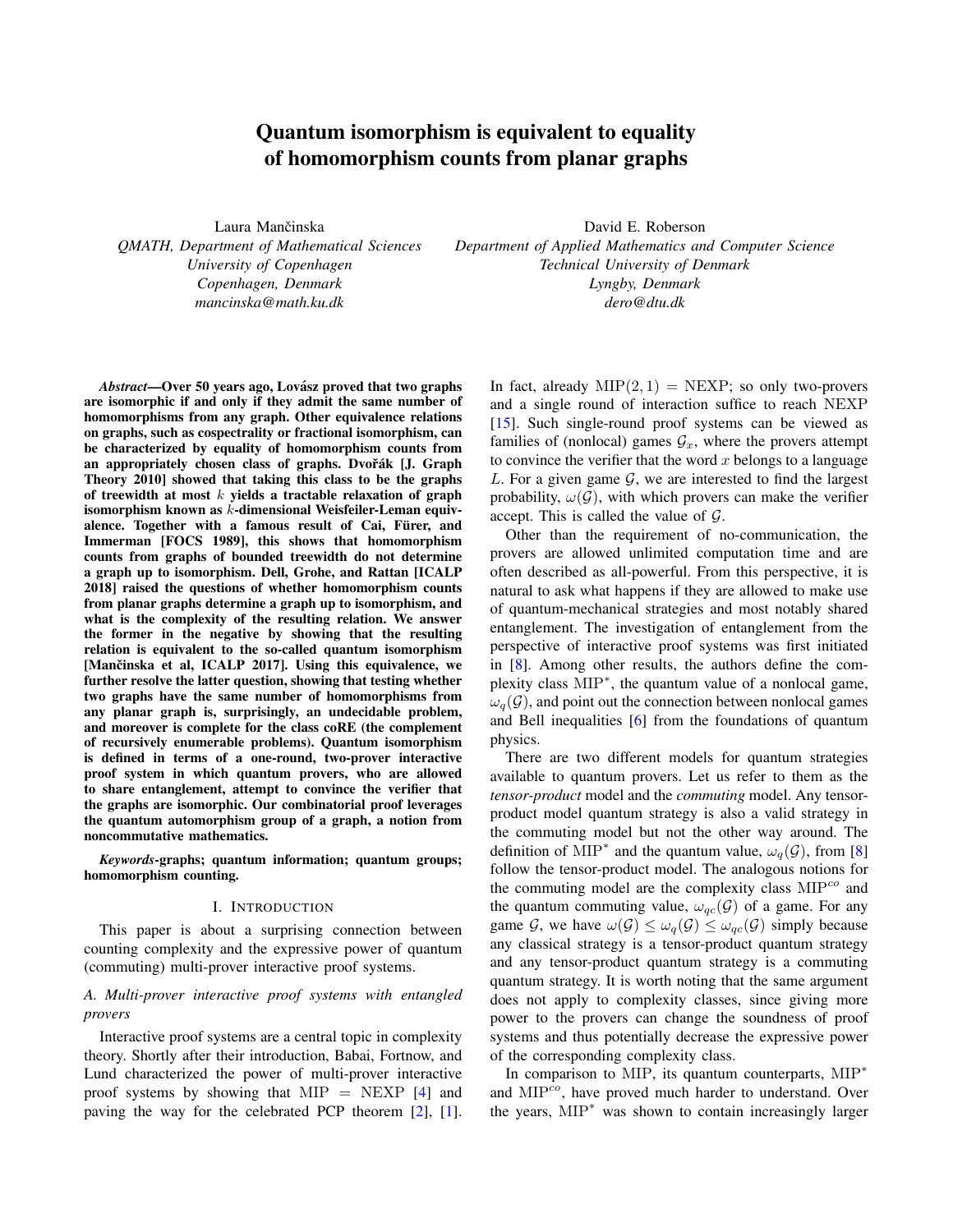complexity classes ranging from NEXP [\[16\]](#page-11-6) to NEEXP [\[25\]](#page-12-0). A breakthrough result of Slofstra showed that determining if  $\omega_{ac}(\mathcal{G}) = 1$  is an undecidable problem [\[29\]](#page-12-1) and that the same holds for the quantum value  $\omega_q$  [\[28\]](#page-12-2). In combination with the lack of upper bounds on MIP<sup>\*</sup>, these undecidability results could make one speculate if MIP<sup>∗</sup> could also contain undecidable problems. To the surprise of multiple communities, including complexity theory, operator algebras, and quantum computing, just earlier this year this question was settled in the affirmative [\[17\]](#page-11-7). To reach the groundbreaking  $MIP^* = RE$  result, [\[17\]](#page-11-7) reduces the halting problem to the problem of deciding if a nonlocal game has quantum value 1 or at most  $\frac{1}{2}$ .

The complexity class that corresponds to testing if  $\omega_{ac}(\mathcal{G}) = 1$  is obtained by considering multi-prover interactive proof systems with the completeness and soundness parameters equal to one. The resulting complexity class,  $\text{MIP}_0^{co}$ , is sometimes referred to as the zero gap variant of MIP<sup>co</sup>. We can similarly define the zero gap variant,  $\text{MIP}_0^*$ , for the class  $\text{MIP}^*$ . Just recently  $\text{MIP}_0^*$  was shown to equal the class  $\Pi_2^0$  from the second level of the arithmetical hierarchy [\[24\]](#page-12-3). Perhaps surprisingly, the more powerful commuting model yields a less powerful class. Indeed, by combining existing results, we can get that  $\text{MIP}_0^{co} = \text{coRE}$ where coRE is the complement of the class of recursively enumerable languages, RE. To see the inclusion  $\text{MIP}_0^{co} \subseteq \text{coRE}$ , we can use the semidefinite programming hierarchies from [\[26\]](#page-12-4), [\[13\]](#page-11-8) which give converging upperbounds on the commuting value,  $\omega_{qc}$ . The equality follows from the previously mentioned work of Slofstra [\[29\]](#page-12-1) and [\[11\]](#page-11-9). He shows that the complement of the word problem, which is complete for coRE, can be reduced to deciding if  $\omega_{ac}(\mathcal{G}) = 1$  where  $\mathcal G$  is a linear binary constraint system (LCS) game [\[10\]](#page-11-10), [\[9\]](#page-11-11). This reduction also demonstrates that testing if  $\omega_{qc}(\mathcal{G}) = 1$  for the restricted class of LCS games is a complete problem for  $\text{MIP}_0^{co}$ .

*Quantum isomorphism:* In our previous work [\[3\]](#page-11-12) we introduce the graph isomorphism game, where two provers attempt to convince the verifier that they know an isomorphism between graphs  $G$  and  $H$ :

## The  $(G, H)$ -isomorphism game [\[3\]](#page-11-12), [\[21\]](#page-12-5)

Each player (prover) is given a vertex of either  $G$  or  $H$ , and must respond with a vertex of the *other* graph. Thus Alice receives or sends a vertex of each graph, which we denote by  $g_A$  and  $h_A$ . We define Bob's vertices  $g_B$  and  $h_B$  similarly. The players win (*i.e.* the verifier accepts) if rel $(g_A, g_B)$  = rel $(h_A, h_B)$ , where rel is a function indicating whether two vertices are equal, adjacent, or distinct and non-adjacent.

It is not difficult to see that the  $(G, H)$ -isomorphism game has value one if and only if the two graphs are isomorphic, denoted  $G \cong H$ . Motivated by this correspondence, [\[3\]](#page-11-12) *defines* graphs G and H to be *quantum isomorphic*, denoted  $G \cong_{qc} H$ , if the commuting value of the  $(G, H)$ isomorphism game is equal to one. In other words,  $G \cong_{qc} H$ if and only if there is a quantum commuting strategy that wins the  $(G, H)$ -isomorphism game with probability one<sup>[1](#page-2-0)</sup>.

Given a linear constraint system (LCS) game  $\mathcal F$  (see [\[9\]](#page-11-11)), [\[3\]](#page-11-12) constructs graphs  $G(\mathcal{F})$  and  $G_0(\mathcal{F})$  such that  $G(\mathcal{F}) \cong_{ac}$  $G_0(\mathcal{F})$  if and only if  $\omega_{qc}(\mathcal{F}) = 1$ . Hence, the problem of testing if  $\omega_{qc}(\mathcal{G}) = 1$  for an LCS game  $\mathcal G$  can be reduced to quantum isomorphism. It follows that the problem of testing if graphs  $G$  and  $H$  are quantum isomorphic is complete for the class  $\text{MIP}_0^{co}$ . The main result of the current work is that quantum isomorphism is equivalent to a counting problem:

**Main Theorem.** Let G and H be graphs. Then  $G \cong_{ac} H$  if *and only if* G *and* H *have the same number of homomorphisms from every planar graph.*

If graphs  $G$  and  $H$  are quantum isomorphic then there is a natural, albeit not necessarily finite, certificate for it, namely, the (potentially infinite dimensional) quantum commuting strategy that wins the  $(G, H)$ -isomorphism game with probability one. In contrast, it is not *a priori* clear how to certify that  $G$  and  $H$  are not quantum isomorphic. Yet with the above theorem in hand, we can use a planar graph  $K$  which admits a different number of homomorphisms to G as opposed to H to certify that  $G \not\cong_{qc} H$ .

#### *B. Graph isomorphism and homomorphism counting*

Over 50 years ago, Lovász proved that graphs  $G$  and  $H$ are isomorphic if and only if they have the same number of homomorphisms from any graph  $K$  [\[18\]](#page-12-6). Here, a homomorphism from a graph  $K$  to  $G$  is an adjacency-preserving map that takes vertices of  $K$  to those of  $G$ . According to Lovász' result, we can specify a graph G by its *homomorphism vector*  $HOM(G) := (\text{hom}(K, G))_{K \in \text{Graphs}}, \text{ where } \text{hom}(K, G) \text{ is}$ the number of homomorphisms from  $K$  to  $G$ . Even though in general the entries of the homomorphism vectors are NPhard to compute, many efficiently computable relations on graphs can be expressed by restricting the homomorphism vector to entries which correspond to a specific family of graphs  $F$ . We refer to such restricted homomorphism vectors by  $HOM_{\mathcal{F}}(G)$ . Trivial examples include counting homomorphisms from just the single vertex graph or the two vertex graph with a single edge, which simply test whether  $G$  and  $H$  have the same number of vertices or edges respectively. Less trivially, counting homomorphisms from all star graphs or from all cycles determines a graph's degree sequence or spectrum respectively, the latter being a classical result of algebraic graph theory. Very recently, a surprising result of this form was proven by Dvořák [[14\]](#page-11-13) and recently rediscovered by Dell, Grohe, and Rattan [\[12\]](#page-11-14): graphs G and

<span id="page-2-0"></span><sup>&</sup>lt;sup>1</sup>Even though it might be more accurate to refer to the relation  $\cong_{ac}$  as "quantum commuting isomorphism", for brevity we use the term *quantum isomorphism*.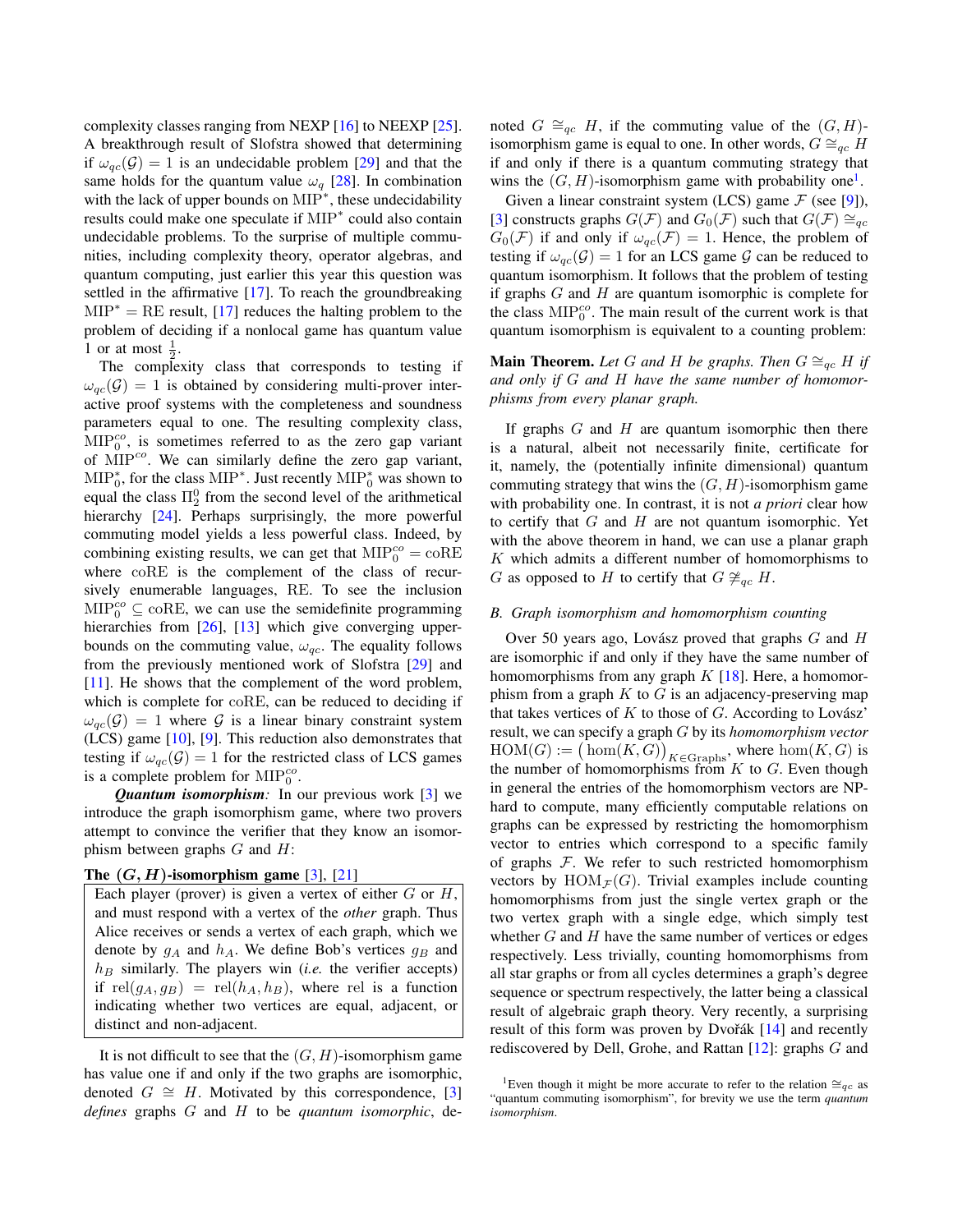$H$  are not distinguished by the  $k$ -dimensional Weisfeiler-Leman algorithm<sup>[2](#page-3-0)</sup> if and only if they admit the same number of homomorphisms from all graphs with treewidth at most  $k$ . Since for fixed  $k$ , the  $k$ -dimensional Weisfeiler-Leman algorithm runs in polynomial-time, we can efficiently test if  $\text{HOM}_{\mathcal{T}_k}(G) = \text{HOM}_{\mathcal{T}_k}(H)$ , where  $\mathcal{T}_k$  is the class of graphs of treewidth at most  $k$ . In the same work Dell, Grohe, and Rattan ask whether homomorphism counts from planar graphs determine a graph up to isomorphism and what is the complexity of testing if  $HOM_{\mathcal{P}}(G) = HOM_{\mathcal{P}}(H)$ , where  $\mathcal P$ is the class of planar graphs. Our main theorem answers both of these questions. Firstly, since there are examples of pairs of non-isomorphic graphs that are quantum isomorphic, we get that homomorphism counts from planar graphs *do not* determine graph up to isomorphism. Secondly, a surprising complexity-theoretic consequence of our main theorem is that testing whether  $HOM_{\mathcal{P}}(G) = HOM_{\mathcal{P}}(H)$  is undecidable and even complete for coRE:

**Corollary.** Given graphs  $G$  and  $H$ , the problem of testing if there is a planar graph K such that  $hom(K, G) \neq$  $hom(K, H)$  is complete for the complexity class RE.

The above also implies that there is no computable function of two graphs  $G$  and  $H$  which gives an upper bound on the size of planar graphs that must be checked to determine whether  $G$  and  $H$  are quantum isomorphic. In the classical case, it always suffices to count homomorphisms from graphs on  $|V(G)|$  or fewer vertices.

### II. PRELIMINARIES

Here we will give a brief introduction to the main notions used in this work, namely bi-labeled graphs and homomorphism matrices, quantum automorphism groups of graphs, and quantum isomorphisms.

#### <span id="page-3-1"></span>*A. Bi-labeled graphs and homomorphism matrices*

A *bi-labeled graph* **K** is a triple  $(K, \mathbf{a}, \mathbf{b})$  where K is a graph and  $\mathbf{a} = (a_1, \dots, a_\ell) \in V(K)^\ell$ ,  $\mathbf{b} = (b_1, \dots, b_k) \in$  $V(K)^k$  are tuples/vectors of vertices of K, where  $\ell, k$  are nonnegative integers. Note that a vertex can appear multiple times in a and/or b, or not appear in them at all. We refer to a and b as the *output* and *input* tuples/vectors respectively, and to their entries as the output/input vertices. We use  $\varnothing$  to denote the empty tuple. The term "bi-labeled graph" comes from the work of Lovász on graph limits  $[19]$  $[19]$ , where he defined them in an equivalent but slightly different manner. However, according to [\[23\]](#page-12-8) essentially the same notion was introduced in unpublished notes of Neumaier in 1989.

*Drawing a bi-labeled graph:* Graphs are ubiquitously depicted and thought of diagrammatically, which of course helps to provide intuition not supplied by formal definitions. The same approach aids in understanding bi-labeled graphs. We can depict the graph part of a bi-labeled graph in the usual way, as points in the plane connected by curves representing edges, but we must add something to this to represent the additional data of input/output vertices. We do this by including input/output "wires" that are attached to the input and output vertices of the bi-labeled graph (see [Figure 1\)](#page-4-0). Specifically, to draw a bi-labeled graph  $K = (K, a, b)$  we draw the underlying graph K, and we attach the  $i^{\text{th}}$  output wire to  $a_i$  and the  $j^{\text{th}}$  input wire to  $b_i$ . The input and output wires extend to the far right and far left of the picture respectively. We indicate which input/output wire is which by drawing them so that they occur in numerical order (first at the top) at the edges of the picture. The wires differ from the edges in that they only have a vertex at one end. We distinguish them by drawing the wires thinner. These drawings of bi-labeled graphs may be somewhat reminiscent of pictures of circuits (though with inputs on the right instead of left), and in fact some of the operations we will perform on bi-labeled graphs are analogous to combining circuits in series or parallel.

*Homomorphism matrices:* Given a graph G and a bilabeled graph  $\mathbf{K} = (K, \mathbf{a}, \mathbf{b})$  with  $\ell$  outputs and k inputs, the *G*-homomorphism matrix of **K**, denoted  $T^{K \to G}$ , is the  $V(G)^{\ell} \times V(G)^{k}$  matrix defined entrywise as

$$
(T^{\mathbf{K}\to G})_{\mathbf{u},\mathbf{v}} = |\{\varphi \in \text{Hom}(K,G) : \varphi(\mathbf{a}) = \mathbf{u}, \ \varphi(\mathbf{b}) = \mathbf{v}\}|
$$

where  $Hom(K, G)$  is the set of all homomorphisms from K to G and  $\varphi(\mathbf{a}) = \mathbf{u}$  indicates that  $\varphi(a_i) = u_i$  for all i. In other words, the entries of the matrix  $T^{**K** \to G}$  count the number of homomorphisms from  $K$  to  $G$ , but partitioned according to the images of the input/output vertices. In particular, this means that the sum of the entries of  $T^{K\to G}$ is equal to the total number of homomorphisms from  $K$  to  $G$ , denoted hom $(K, G)$ .

As a simple example, consider the bi-labeled graph  $\mathbf{M}^{\ell,k} := (K, (a^{\ell}), (a^k)),$  where K is the graph with a single vertex a, and  $(a^{\ell})$  indicates a tuple of length  $\ell$  with every entry equal to a. It is straightforward to see that, for  $\ell + k > 0$ , the following holds:

$$
\left(T^{\mathbf{M}^{\ell,k}\to G}\right)_{\mathbf{u},\mathbf{v}} = \begin{cases} 1 & \text{if } u_1 = \ldots = u_\ell = v_1 = \ldots = v_k \\ 0 & \text{o.w.} \end{cases}
$$

The bi-labeled graphs  $M^{1,0}$  and  $M^{1,2}$  (see [Figure 2\)](#page-4-1) will be of particular importance.

Another important example is the bi-labeled graph  $A :=$  $(K,(a),(b))$  (shown in [Figure 2\)](#page-4-1) where K is the complete graph on vertex set  $\{a, b\}$ . Then  $T^{A \to G}$  is a  $V(G) \times V(G)$ matrix whose uv-entry is 1 if  $u \sim v$  (we use  $\sim$  to denote adjacency), and is 0 otherwise. In other words,  $T^{A \rightarrow G}$  is the *adjacency matrix* of the graph  $G$ , denoted  $A_G$ .

<span id="page-3-0"></span><sup>&</sup>lt;sup>2</sup>The k-dimensional Weisfeiler-Leman algorithm is a well studied graph isomorphism heuristic based on partitioning k-tuples of vertices. In the case of  $k = 1$ , it is known to be equivalent to another well studied graph relation: fractional isomorphism, which can be viewed as a linear relaxation of isomorphism.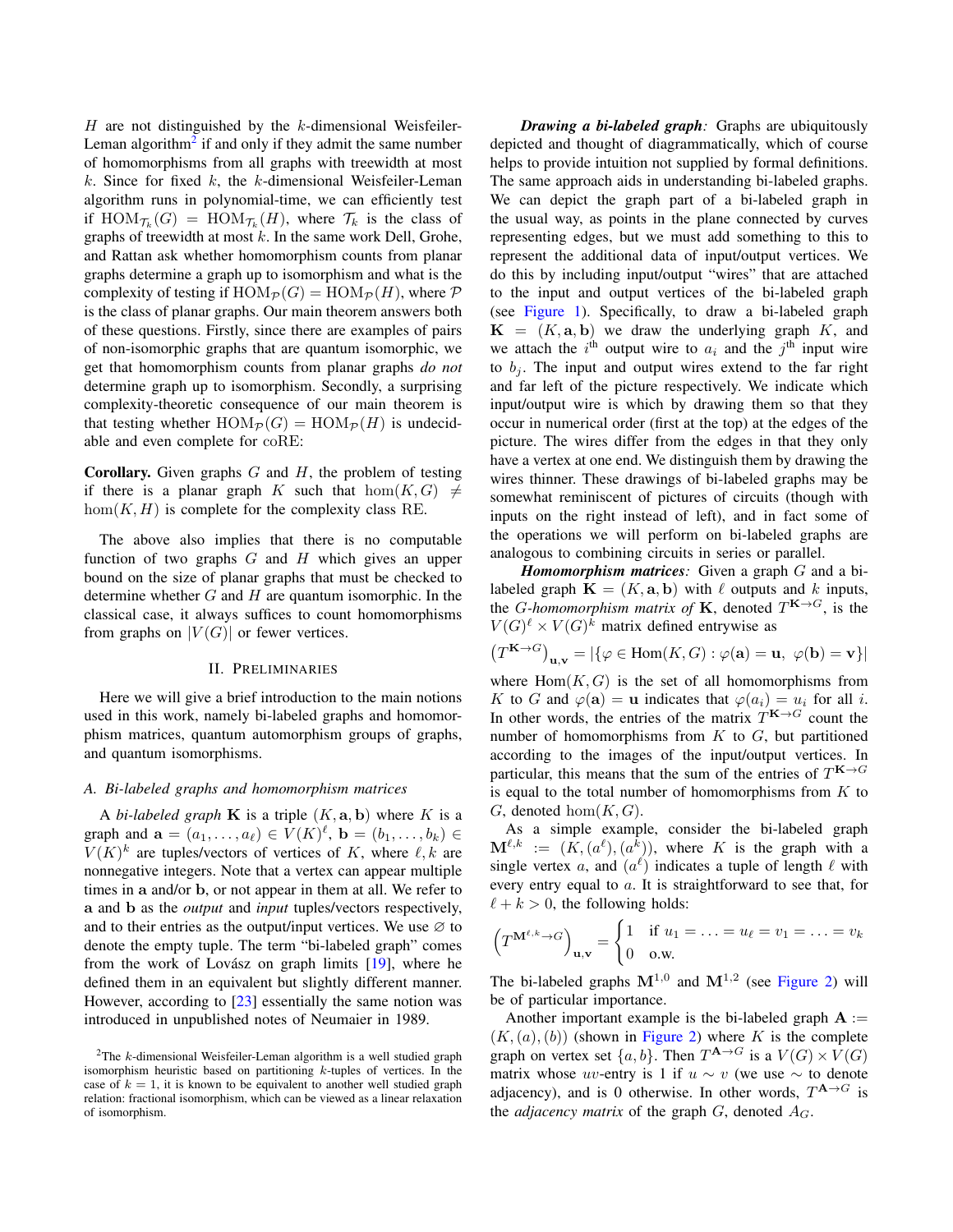

<span id="page-4-1"></span><span id="page-4-0"></span>Figure 2. Some important bi-labeled graphs.

*Operations on bi-labeled graphs:* There are several possibilities for how one might act on or combine some given bi-labeled graphs in order to construct new ones. Here we will describe a few such possibilities. For a completely rigorous description of these operations, please see the full verison of the paper [\[22,](#page-12-9) Section 3.1]. Here we only aim to give an intuitive understanding.

The first operation we present is the *composition* of two bi-labeled graphs. Given  $\mathbf{K}_1 = (K_1, \mathbf{a}, \mathbf{b})$  and  $\mathbf{K}_2 =$  $(K_2, c, d)$  such that b and c have the same length, the composition  $K_1 \circ K_2$  is the bi-labeled graph K whose underlying graph  $K$  is obtained by taking the disjoint union of  $K_1$  and  $K_2$  and then merging the vertices  $b_i$  and  $c_i$  for all i. The output vector of  $\bf{K}$  is a and its input vector is d. An illustration is given in [Figure 3.](#page-5-0)

Given bi-labeled graphs  $\mathbf{K}_1 = (K_1, \mathbf{a}, \mathbf{b})$  and  $\mathbf{K}_2 =$  $(K_2, \mathbf{c}, \mathbf{d})$ , their *tensor product*, denoted  $\mathbf{K}_1 \otimes \mathbf{K}_2$ , is the bi-labeled graph  $\mathbf{K} = (K_1 \cup K_2, \text{ac}, \text{bd})$ , where ac denotes the concatenation of the tuples a and c. Diagrammatically,  $K_1 \otimes K_2$  is obtained by simply drawing  $K_1$  above  $K_2$ .

The *transpose* of a bi-labeled graph  $\mathbf{K} = (K, \mathbf{a}, \mathbf{b})$  is  $\mathbf{K}^* := (K, \mathbf{b}, \mathbf{a})$ , i.e., we simply swap the input/output vectors. Diagrammatically, we reflect  $K$  about the vertical axis.

Our last operation is the *Schur product* of bi-labeled graphs. Given  $\mathbf{K}_1 = (K_1, \mathbf{a}, \mathbf{b})$  and  $\mathbf{K}_2 = (K_2, \mathbf{c}, \mathbf{d})$  such that  $a$ ,  $c$  have the same length, and  $b$ ,  $d$  have the same length, their Schur product, denoted  $K_1 \bullet K_2$ , is the bi-

labeled graph  $\mathbf{K} = (K, \mathbf{a}', \mathbf{b}')$  where K is obtained from the  $K_1 \cup K_2$  by merging  $a_i$  with  $c_i$  and  $b_j$  with  $d_j$  for all i, j. These merged vertices are the elements of the input/output vectors of **K**, i.e.,  $a'_i$  is the vertex formed by merging  $a_i$ with  $c_i$ .

It should come as no surprise that the above operations on bi-labeled graphs correspond to algebraic operations on the corresponding homomorphism matrices. The proofs of these correspondences are given in the full version of the paper [\[22,](#page-12-9) Section 3.2]. Summarizing the results there, we have the following:

$$
T^{K_1 \to G} T^{K_2 \to G} = T^{K_1 \circ K_2 \to G};
$$
  
\n
$$
T^{K_1 \to G} \otimes T^{K_2 \to G} = T^{K_1 \otimes K_2 \to G};
$$
  
\n
$$
(T^{K \to G})^* = T^{K^* \to G};
$$
  
\n
$$
T^{K_1 \to G} \bullet T^{K_2 \to G} = T^{K_1 \bullet K_2 \to G}.
$$

Note that the Schur product of matrices is simply the entrywise product, also sometimes called the Hadamard product.

*Planar bi-labeled graphs:* Her we introduce a class of bi-labeled graphs based on planarity, which will allow us to make a connection to quantum automorphism groups of graphs. To define this class, we must first define the following: Given an  $\ell$ -output, k-input bi-labeled graph  $\mathbf{K} = (K, \mathbf{a}, \mathbf{b})$ , define the graph  $K^{\circ} := K^{\circ}(\mathbf{a}, \mathbf{b})$  as the graph obtained from K by adding the cycle  $C =$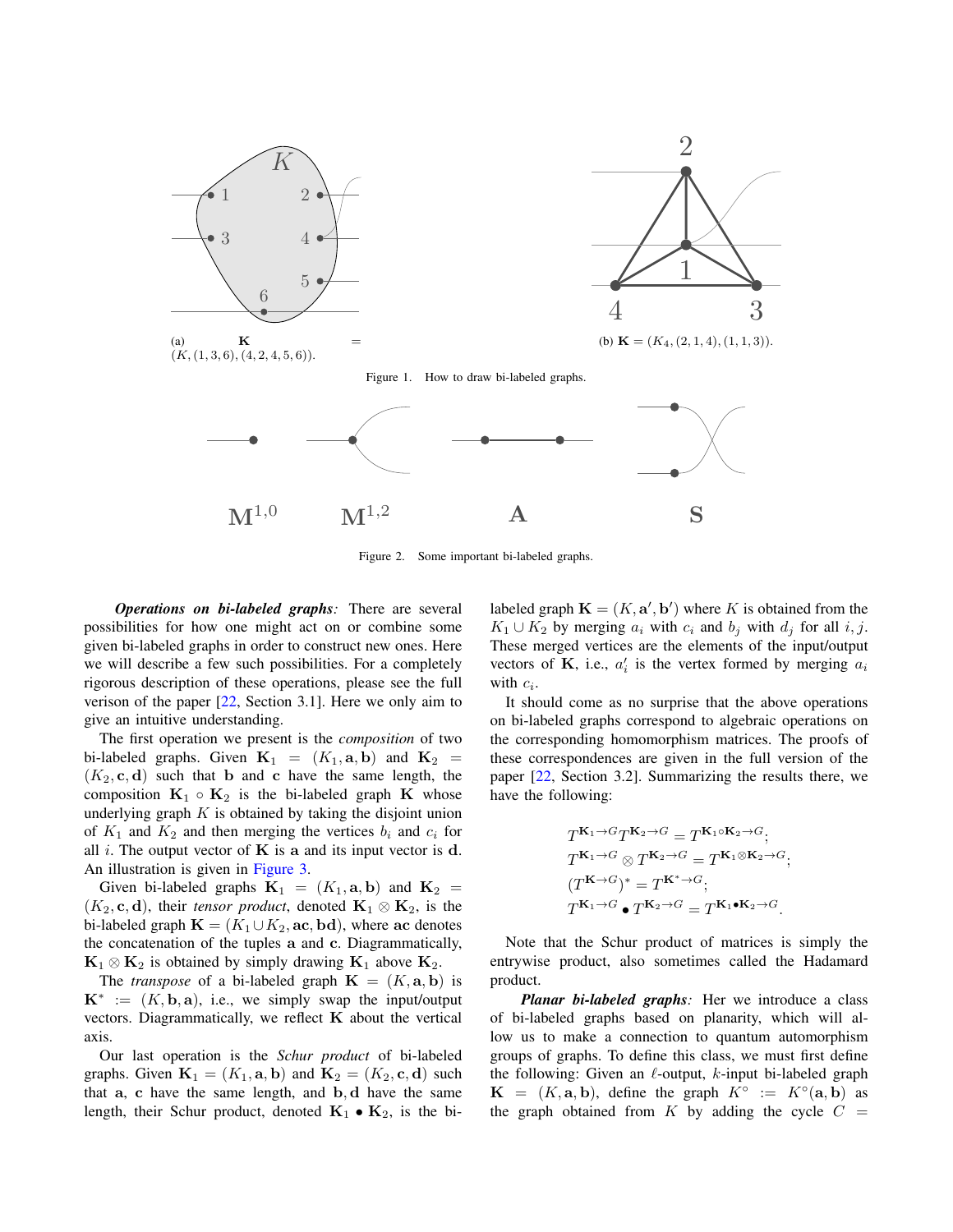

(a) Generic example of composition.



<span id="page-5-0"></span>(b) Concrete example of composition.

Figure 3. Illustration of the composition of bi-labeled graphs.

 $(\alpha_1, \ldots, \alpha_\ell, \beta_k, \ldots, \beta_1)$  of new vertices, and edges  $a_i \alpha_i$ ,  $b_j \beta_j$  for all  $i \in [\ell], j \in [k]$ . We refer to the cycle C as the *enveloping cycle* of  $K^{\circ}$ . We further define  $K^{\odot} := K^{\odot}(\mathbf{a}, \mathbf{b})$ as the graph obtained from  $K^{\circ}$  by adding an additional vertex adjacent to every vertex of the enveloping cycle.

Although  $K^{\circ}(\mathbf{a}, \mathbf{b})$  and  $K^{\circ}(\mathbf{a}, \mathbf{b})$  depend on the input and output vectors of  $\mathbf{K} = (K, \mathbf{a}, \mathbf{b})$ , we will typically refer to them as simply  $K^{\circ}$  and  $K^{\circ}$  when there should be no confusion.

We now define our class P of *planar bi-labeled graphs* as those bi-labeled graphs **K** such that  $K^{\odot}$  is planar, or equivalently such that  $K^{\circ}$  has a planar embedding in which its enveloping cycle is the boundary of a face (typically chosen to be the outer face). We use  $\mathcal{P}(\ell, k)$  to denote the elements of  $P$  with  $\ell$  outputs and  $k$  inputs. Note that this definition implies that if  $(K, \mathbf{a}, \mathbf{b}) \in \mathcal{P}(\ell, k)$ , then K is planar. However, this is not sufficient. For example, if  $\mathbf{K} = (K, (a, b), (b, a))$  where K is the edgeless graph on  $\{a, b\}$ , then K is clearly planar, but  $K^{\odot}$  is a subdivision of a complete graph on five vertices and thus non-planar. However, we remark that if  $\ell + k \leq 1$ , then the planarity of  $K$  is both necessary and sufficient for membership in  $\mathcal{P}(\ell, k)$  [\[22,](#page-12-9) Lemma 5.5].

One reason not to define  $P$  to be the bi-labeled graphs  $(K, \mathbf{a}, \mathbf{b})$  such that K is planar, is that this condition is not stable under composition of bi-labeled graphs [\[22,](#page-12-9) Example 5.8]. As we will see in Section [III,](#page-7-0) the closure of  $P$  under the operations of composition, tensor product, and transpose is crucial to the proof of our main result.

Finally, let us remark that though the class  $\mathcal{P}(\ell, k)$  is not closed under Schur product for  $\ell + k > 3$ , it is for  $\ell + k \le 2$ , and this is particularly easy to see for  $\ell + k \leq 1$  which is all we will need here.

#### <span id="page-5-1"></span>*B. Quantum automorphism groups of graphs*

A complete introduction to the aspects of quantum groups required for this work is given in the full version [\[22,](#page-12-9) Section 2.2]. Here we only aim to briefly introduce the quantum automorphism group of a graph and the associated notion of intertwiners.

An isomorphism from a graph  $G$  to itself is known as an *automorphism*, and these form a group under composition known as the *automorphism group* of  $G$ , denoted  $Aut(G)$ . An element of  $Aut(G)$  is necessarily a permutation of the elements of  $V(G)$ , and thus they can be encoded as permutation matrices whose rows/columns are indexed by  $V(G)$ . Then  $P \in Aut(G)$  if and only if  $PA_G = A_G P$ , i.e., P commutes with the adjacency matrix of G. In order to define the quantum automorphism group of  $G$ , denoted  $Qut(G)$ , we will introduce a quantum analog of permutation matrices.

A typical definition of a permutation matrix might be that it is a 01-matrix with precisely one 1 in every row and column. However, we can define it somewhat more abstractly: A matrix  $P = (p_{ij}) \in \mathbb{C}^{n \times n}$  is a permutation matrix if  $p_{ij} = p_{ij}^2$ , and  $\sum_{\ell} p_{i\ell} = 1 = \sum_k p_{kj}$  for all  $i, j \in [n]$ . A *quantum permutation matrix* (or *magic unitary*) is an operator-valued generalization of this definition.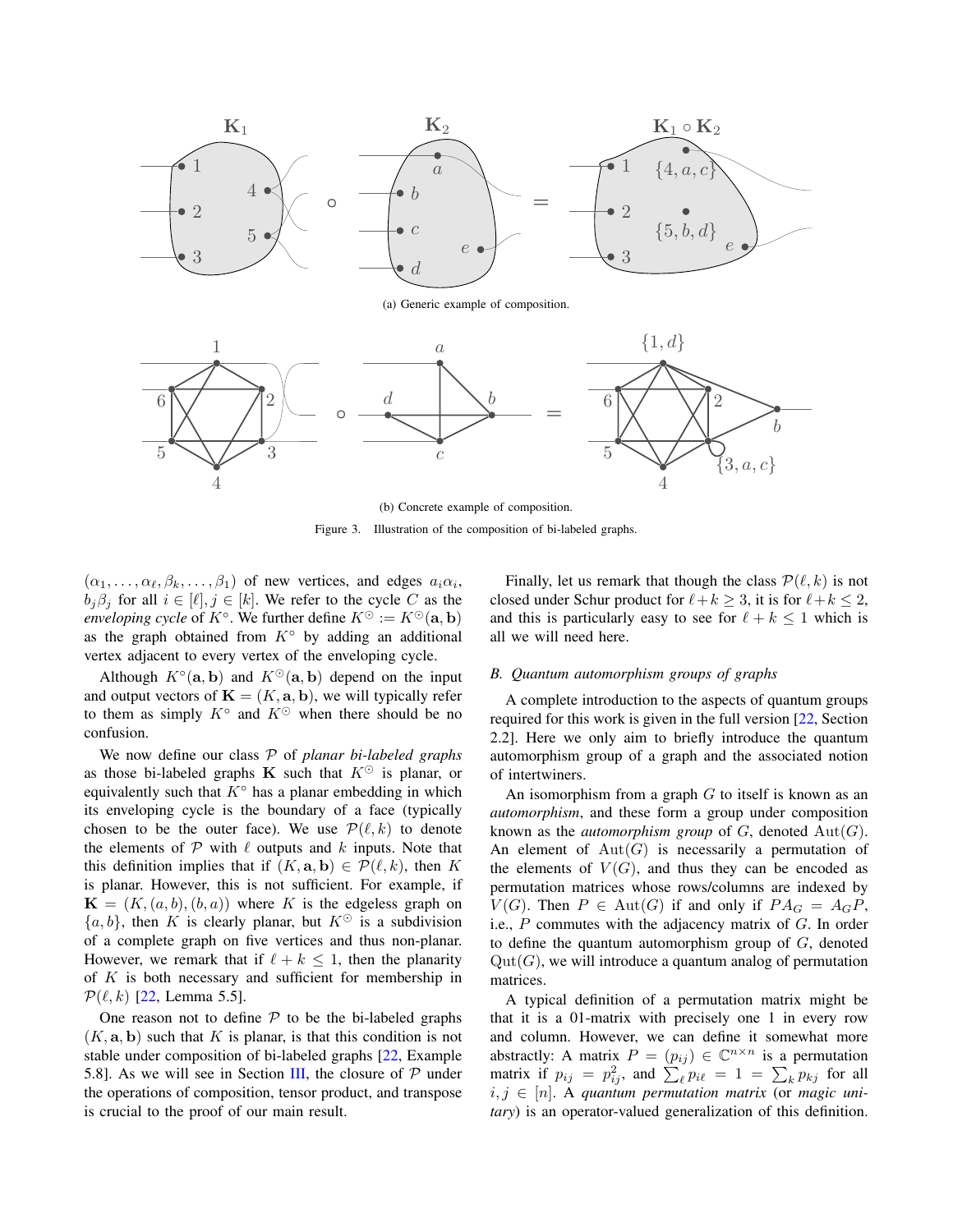Precisely, an  $n \times n$  matrix  $\mathcal{U} = (u_{ij})$  whose entries are elements of a  $C^*$ -algebra  $\mathcal A$  (equivalently they are bounded linear operators on a Hilbert space) is a quantum permutation matrix if  $u_{ij} = u_{ij}^* = u_{ij}^2$  and  $\sum_{\ell} u_{i\ell} = \mathbf{1} = \sum_{k} u_{kj}$  for all  $i, j \in [n]$ . Here, the element 1 is the identity in A. It is not difficult to see that a permutation matrix is exactly a quantum permutation matrix with  $A = \mathbb{C}$ . Note that the definition of a quantum permutation matrix implies that its entries along a row or column are pairwise orthogonal.

Now consider a graph  $G$  and its automorphism group  $Aut(G)$  represented as permutation matrices. The C-valued functions on  $\text{Aut}(G)$  form a (commutative)  $C^*$ -algebra under pointwise multiplication denoted  $C(Aut(G))$ . For  $i, j \in$  $V(G)$ , let  $u_{ij} \in C(Aut(G))$  denote the function that takes  $P \in \text{Aut}(G)$  to its *ij*-entry. In other words,  $u_{ij}$  is the characteristic function of automorphisms of  $G$  that map  $i$  to  $j$ . The functions  $u_{ij}$  are 01-valued, and thus  $u_{ij} = u_{ij}^* = u_{ij}^2$ . Moreover, since any permutation matrix has exactly one 1 in its *i*<sup>th</sup> row, we have that  $\sum_{\ell} u_{i\ell}(P) = 1$  for all  $P \in \text{Aut}(G)$ . In other words,  $\sum_{\ell} u_{i\ell}$  is the constant 1 function, which is the identity in  $C(\text{Aut}(G))$ . Similarly,  $\sum_k u_{kj} = 1$ , and thus  $U = (u_{ij})$  is a quantum permutation matrix. This matrix U has an additional nice property: since  $PA_G = A_G P$ for all  $P \in Aut(G)$ , it follows that  $\mathcal{U} A_G = A_G \mathcal{U}$ , where  $(A_G\mathcal{U})_{ij} := \sum_k (A_G)_{ik} u_{kj} = \sum_{k:k\sim i} u_{kj}$  and similarly for the entries of  $U A_G$ . It turns out that the properties of the matrix U above can be used to define  $C(Aut(G))$  in a more abstract manner. The algebra  $C(Aut(G))$  is isomorphic to the universal  $C^*$ -algebra<sup>[3](#page-6-0)</sup> with *commutative* generators  $u_{ij}$  for  $i, j \in V(G)$  such that  $\mathcal{U} = (u_{ij})$  is a quantum permutation matrix and  $U A_G = A_G U$ . We now define the "algebra of functions" on the quantum automorphism group of G, denoted  $C(\mathrm{Qut}(G))$ , in the same way but without the restriction that the entries of  $U$  commute. The quantum permutation matrix U is referred to as the *fundamental representation* of  $Qut(G)$ .

One might notice that we have not defined the quantum automorphism group of  $G$ , which we denote  $\mathrm{Qut}(G)$ , but only the algebra  $C(\mathrm{Qut}(G))$ . In the classical case, the (abstractly defined) algebra  $C(Aut(G))$  along with the matrix U completely determine  $Aut(G)$ , and a similar statement holds more generally for compact groups and certain types of commutative algebras. This motivates the *viewing* of noncommutative analogs of these algebras, such as  $C(\mathrm{Qut}(G)),$ as being the function algebras of noncommutative (or quantum) groups. Note however that  $C(\mathrm{Out}(G))$  is not *actually* the algebra of functions of *any* object, since any such algebra is necessarily commutative. Thus these quantum groups exist mostly as a useful analogy for studying such noncommutative algebras. Some authors state explicitly that these quantum groups do not exist as concrete mathematical objects [\[5\]](#page-11-15), whereas others say that  $Qut(G)$  is the pair  $(C(\mathrm{Qut}(G)),\mathcal{U})$  [\[27\]](#page-12-10).

The most important objects associated to  $Qut(G)$  for us are its intertwiners. Let G be a graph and  $U$  be the fundamental representation of  $\mathrm{Qut}(G)$ . An  $(\ell, k)$ -intertwiner of Qut(G) is a  $V(G)^{\ell} \times V(G)^{k}$  complex valued matrix T satisfying  $\mathcal{U}^{\otimes \ell}T = T\mathcal{U}^{\otimes k}$ . Here  $\mathcal{U}^{\otimes r}$  is a  $V(G)^r \times V(G)^r$ matrix whose  $i_1 \dots i_r, j_1 \dots j_r$ -entry is  $u_{i_1 j_1} u_{i_2 j_2} \dots u_{i_r j_r}$ . We use  $C_q^G(\ell, k)$  to denote the set of  $(\ell, k)$ -intertwiners of  $Qut(G)$ , and  $C_q^G$  to denote the union of all these sets.

In the classical case, an  $(\ell, k)$ -intertwiner of  $Aut(G)$  is a matrix T satisfying  $P^{\otimes \ell}T = TP^{\otimes k}$  for all permutation matrices  $P \in Aut(G)$ . This is equivalent to T being constant on the orbits of the induced action of  ${\rm Aut}(G)$  on  $V(G)^{\ell} \times$  $V(G)^k$ , i.e.,  $T_{i_1...i_{\ell},j_1...j_k} = T_{\sigma(i_1)... \sigma(i_{\ell}),\sigma(j_1)... \sigma(j_k)}$  for all  $\sigma \in \text{Aut}(G)$ . In other words, the  $(\ell, k)$ -intertwiners of  $Aut(G)$  are the span of the characteristic matrices of the orbits of the action of  $\mathrm{Aut}(G)$  on  $V(G)^{\ell} \times V(G)^k$ . In the quantum case, this unfortunately breaks down somewhat. For  $\ell + k \geq 3$ , the space  $C_q^G(\ell, k)$  is not necessarily the span of any set of 01-matrices. However, for  $\ell + k \leq 2$ , the notion of orbits of  $Qut(G)$  is sound. In [\[20\]](#page-12-11), it was shown if  $\mathcal{U} = (u_{ij})$  is the fundamental representation of  $\mathrm{Qut}(G)$ , then the relation  $i \sim_1 j$  defined as  $u_{ij} \neq 0$  is an equivalence relation, and its equivalence classes are defined to be the orbits of Qut(G). Moreover, they show that  $C_q^G(1,0)$  is the span of the characteristic vectors of these orbits. We will see below that the orbits of the quantum automorphism group of a graph can be used to characterize quantum isomorphism.

It is known and straightforward to see that  $C_q^G$  is closed under matrix products, tensor products, conjugate transposition, and linear combinations. Moreover, it is known that using these operations,  $C_q^G$  is generated by just three of its elements [\[7\]](#page-11-16):

$$
C_q^G = \langle M^{1,0}, M^{1,2}, A_G \rangle_{+,\circ,\otimes,*}.
$$

Here,  $M^{\ell,k}$  is the homomorphism matrix of the bi-labeled graph  $M^{\ell,k}$  described in Section [II-A.](#page-3-1) It thus follows from the correspondence between bi-labeled graph operations and matrix operations that  $C_q^G(\ell, k)$  is equal to the span of the matrices  $T^{K\to G}$  such that  $K \in \langle M^{1,0}, M^{1,2}, A_G \rangle_{\circ, \otimes, *}$  and  $\bf{K}$  has  $\ell$  outputs and  $k$  inputs. Therefore, we can characterize the intertwiners of  $Qut(G)$  by characterizing the bi-labeled graphs that are generated by  $M^{1,0}, M^{1,2}$ , and A using the operations of composition, tensor product, and transposition. Notably, the latter is a purely combinatorial problem.

## *C. Quantum isomorphisms*

We give a detailed overview of quantum strategies for the isomorphism game in the full version [\[22,](#page-12-9) Section 2.3]. Here we simply introduce a concise mathematical reformulation of the operationally defined notion of quantum isomorphism.

A well known reformulation of graph isomorphism states that  $G \cong H$  if and only if there exists a *permutation matrix* 

<span id="page-6-0"></span><sup>3</sup>Without going into details, the *universal* C∗*-algebra* construction used here is analogous to the construction of groups using generators and relations.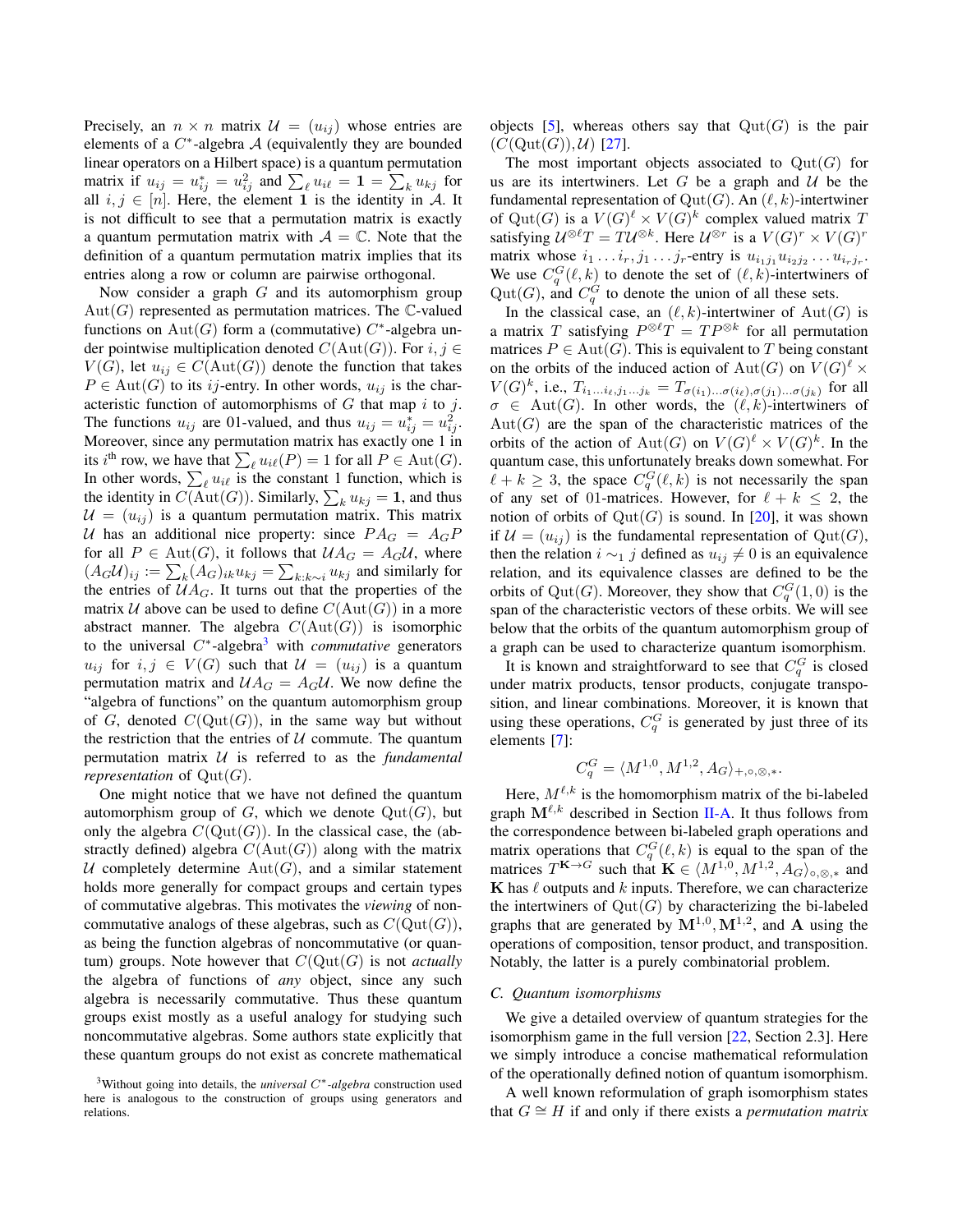P such that  $PA_GP^T = A_H$ . A similar characterization of *quantum* isomorphism makes use of the notion of quantum permutation matrices we described above. The following theorem summarizes results from both [\[3\]](#page-11-12) and [\[20\]](#page-12-11):

#### <span id="page-7-6"></span>Theorem II.1. *Given* G *and* H *we have*

- 1)  $G \cong H$  *if and only if*  $U A_G = A_H U$  *for a quantum permutation* U *with commutative entries.*
- 2)  $G \cong_{qc} H$  *if and only if*  $U A_G = A_H U$  *for a quantum permutation matrix* U*.*

#### III. PROOF OVERVIEW

<span id="page-7-0"></span>Here we give an overview of the proof that graphs  $G$  and H are quantum isomorphic if and only if  $hom(K, G)$  $hom(K, H)$  for all planar graphs K. We will refer to the latter relation as *planar isomorphism*. We first present some theorems that connect the notions of quantum automorphism groups, quantum isomorphisms, and homomorphism counting. We will then apply these to prove our main result in Sections [III-A](#page-7-1) and [III-B.](#page-7-2) We being with the main result of [\[20\]](#page-12-11), which characterizes quantum isomorphism in terms of quantum automorphism groups:

<span id="page-7-3"></span>Theorem III.1. *Let* G *and* H *be connected graphs. Then*  $G \cong_{qc} H$  *if and only if there exists*  $g \in V(G)$  *and*  $h \in V(H)$ *that are in the same orbit of*  $\mathrm{Qut}(G \cup H)$ *.* 

Note that this characterization is perfectly analogous to the classical case. We also remark that the connectedness condition above is not really a restriction. By taking complements (which preserves quantum isomorphism) if necessary we may assume that  $G$  is connected, and connected graphs can only be quantum isomorphic to connected graphs.With Theorem [III.1](#page-7-3) in mind, we see that a combinatorial characterization of the orbits of  $\mathrm{Qut}(G)$  would be a big step towards a combinatorial characterization of quantum isomorphism, and this is indeed the route we take.

Recall from Section [II-B,](#page-5-1) that the orbits of  $Qut(G)$ are closely related to the  $(1, 0)$ -intertwiners of  $Qut(G)$ . Precisely,  $C_q^G(1,0)$  is the span of the characteristic vectors of the orbits of  $\mathrm{Qut}(G)$ . Thus to obtain our homomorphismcounting characterization of orbits, we in fact prove such a characterization for the intertwiners of  $Qut(G)$  in general. We show that the intertwiners of  $Qut(G)$  are the (span of) the G-homomorphism matrices of the planar bi-labeled graphs introduced in Section [II-A:](#page-3-1)

<span id="page-7-5"></span>**Theorem III.2.** For any graph G, we have that  $C_q^G(\ell, k) =$  $span\{T^{\mathbf{K}\to G}:\mathbf{K}\in \mathcal{P}(\ell, k)\}, \ \forall \ \ell, k\in \mathbb{N}.$ 

As discussed in Section  $II-B$ , it is previously known that  $C_q^G = \langle M^{1,0}, M^{1,2}, A_G \rangle_{+,\circ,\otimes,*}$ , and these three generators are the G-homomorphism matrices of  $M^{1,0}, M^{1,2}, A$ respectively. Thus the above theorem is immediate from the correspondence between matrix and bi-labeled graph operations described in Section [II-A](#page-3-1) and the following:

<span id="page-7-4"></span>**Theorem III.3.**  $\mathcal{P} = \langle \mathbf{M}^{1,0}, \mathbf{M}^{1,2}, \mathbf{A} \rangle_{\circ, \otimes, *}.$ 

The proof of Theorem [III.3](#page-7-4) in fact comprises the majority of the work of this paper. Notably, the claim is a purely combinatorial one, as is its proof. We will leave the description of its proof for Section [III-C,](#page-8-0) and proceed onwards for now.

Specializing to the case  $\ell = 1, k = 0$ , Theorem [III.2](#page-7-5) tells us that  $C_q^G(1,0)$ , i.e., the span of the characteristic vectors of the orbits of  $Qut(G)$ , is equal to the span of the G-homomorphism matrices of  $\mathbf{K} \in \mathcal{P}(1,0)$ . Recall that a bi-labeled graph  $\mathbf{K} = (K, (a), \emptyset)$  is an element of  $\mathcal{P}(1, 0)$  if and only if K is planar (there is no condition on the vertex  $a$ ). We thus obtain the following lemma, where  $hom((K, a), (G, u))$  denotes the number of homomorphisms from  $K$  to  $G$  that map  $a$  to  $u$ :

<span id="page-7-7"></span>**Corollary III.4.** Let G be a graph. Vertices  $u, v \in V(G)$ *are in the same orbit of* Qut(G) *if and only if*

$$
hom((K, a), (G, u)) = hom((K, a), (G, v))
$$

*for all connected planar graphs* K *and*  $a \in V(K)$ *.* 

We are able to restrict to connected planar graphs  $K$  in the above because additional components only contribute a scalar factor to the G-homomorphism matrix of K.

## <span id="page-7-1"></span>*A. Quantum isomorphism implies planar isomorphism*

Suppose that graphs  $G$  and  $H$  are quantum isomorphic. By Theorem [II.1,](#page-7-6) there exists a quantum permutation matrix U such that  $U A_G = A_H U$ . We also have that  $\mathcal{U}M^{1,0} = M^{1,0}\mathcal{U}^{\otimes 0}$  and  $\mathcal{U}M^{1,2} = M^{1,2}\mathcal{U}^{\otimes 2}$ , since these hold for any quantum permutation matrix. From this we are able to prove that if  $T \in \langle M^{1,0}, M^{1,2}, A_G \rangle_{+, \circ, \otimes,*}$ is given by an expression involving  $M^{1,0}, M^{1,2}$ , and  $A_G$ , and  $T' \in \langle M^{1,0}, M^{1,2}, A_H \rangle_{+,\circ,\otimes,*}$  is given by the same expression but with each occurence of  $A_G$  replaced by  $A_H$ , then  $\mathcal{U}^{\otimes \ell}T = T'\mathcal{U}^{\otimes k}$  for appropriate  $\ell, k$ . By Theorem [III.3](#page-7-4) and the correspondence between matrix and bi-labeled graph operations, we obtain that  $\mathcal{U}^{\otimes \ell}T^{\mathbf{K}\to G} = T^{\mathbf{K}\to H}\mathcal{U}^{\otimes k}$  for all  $\mathbf{K} \in \mathcal{P}(\ell, k)$ . Furthermore, we are able to show that this correspondence is sum-preserving. As the sum of the entries of  $T^{K\to G}$  for  $K = (K, \mathbf{a}, \mathbf{b})$  is simply  $hom(K, G)$ , it immediately follows that  $hom(K, G) = hom(K, H)$  for all planar graphs K.

#### <span id="page-7-2"></span>*B. Planar isomorphism implies quantum isomorphism*

The return route is a bit longer, the difficulty being that in a certain sense we only have access to the sum of the entries of homomorphism matrices in this case. However, a simple trick using Schur products of bi-labeled graphs/homomorphism matrices will solve our problems. So suppose that  $hom(K, G) = hom(K, H)$  for all planar graphs K. It follows that the sum of the entries of  $T^{K\to G}$  is equal to that of  $T^{K\to H}$  for any  $K \in \mathcal{P}$ , and this extends also to linear combinations of homomorphism matrices. Recall that, unlike the general case,  $\mathcal{P}(1, 0)$  is closed under Schur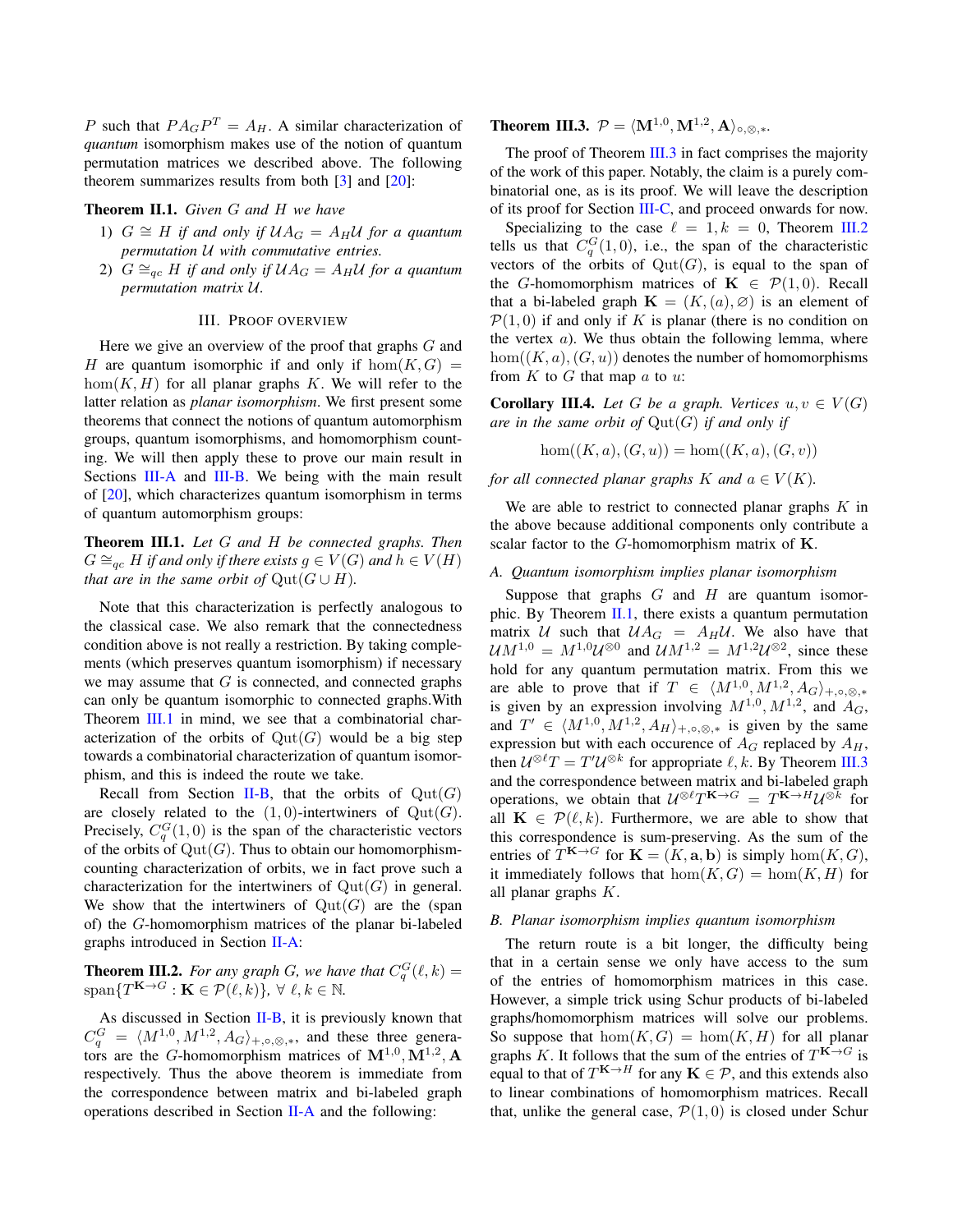products. Therefore,  $\mathbf{K}^{\bullet m} \in \mathcal{P}(1,0)$  for  $\mathbf{K} \in \mathcal{P}(1,0)$ , and thus the sum of the entries of  $(T^{K\to G})^{\bullet m} = T^{K^{\bullet m}\to G}$  is equal to that of  $(T^{K \to H})^{\bullet m} = T^{K^{\bullet m} \to H}$ . It then follows from Newton's relations that  $(T^{K\to G})$  and  $(T^{K\to H})$  have the same multiset of entries for  $\mathbf{K} \in \mathcal{P}(1,0)$ , and this also extends to linear combinations. With a bit more work one can show that the expressions for the characteristic vectors of the orbits of  $\mathrm{Qut}(G)$  as linear combinations of homomorphism matrices are the same as the expressions for the characteristic vectors of the orbits of  $\mathrm{Qut}(H)$ , only with H-homomorphism matrices replaced by G-homomorphism matrices. In particular, this implies there is a bijection of the orbits of  $\mathrm{Qut}(G)$  and  $\mathrm{Qut}(H)$  that preserves cardinality.

We now consider the disjoint union  $X = G \cup H$ with an aim to apply Theorem [III.1.](#page-7-3) As with quantum isomorphism, planar isomorphism is preserved when taking complements [\[22,](#page-12-9) Lemma 7.12], and planar isomorphic graphs must have the same number of connected components [\[22,](#page-12-9) Lemma 7.11]. Thus, taking complements if necessary, we may assume that  $G$  and  $H$  were both connected, and so we can apply Theorem [III.1.](#page-7-3) Now let  $R = \sum_i \alpha_i T^{K_i \rightarrow G}$ be the characteristic vector of an orbit of  $Qut(G)$ . Then, as outlined above,  $R' = \sum_i \alpha_i T^{K_i \to H}$  is the characteristic vector of a corresponding orbit of  $Qut(H)$ . Pick  $u \in V(G)$ ,  $u' \in V(H)$  in these orbits, i.e., such that  $R_u = 1 = R'_u$ . Now let K be a *connected* planar graph and  $a \in V(K)$ . Then  $\mathbf{K} = (K,(a),\emptyset) \in \mathcal{P}(1,0)$ . We will show that  $hom((K, a), (X, u)) = hom(K, a), (X, u'))$  and thus  $u, u'$ are in the same orbit of  $\mathrm{Qut}(X)$  by Corollary [III.4.](#page-7-7)

Let  $T = T^{K \to G}$  and  $T' = T^{K \to H}$ . Since K is connected, any homomorphism from  $K$  to  $X$  mapping  $a$  to  $u$  has its image completely contained in  $V(G)$ , and similarly for homomorphisms mapping  $a$  to  $u'$ . In other words

$$
hom((K, a), (X, u)) = hom((K, a), (G, u)) = T_u
$$
  
hom
$$
((K, a), (X, u')) = hom((K, a), (H, u')) = T'_{u'}
$$

and so we desire to show that  $T_u = T'_{u'}$ . For this, consider  $R \bullet T$  and  $R' \bullet T'$ . As  $T \in C_q^G(1,0)$ , it is constant on the orbits of  $\mathrm{Qut}(G)$ , and similarly for T' and  $\mathrm{Qut}(H)$ . Thus  $R \bullet T = \alpha R$  and  $R' \bullet T' = \alpha' R'$ , where  $\alpha = T_u$  and  $\alpha' = T'_{\alpha'}$ . In fact, we must have  $\alpha = \alpha'$ , since  $R \bullet T$  and  $R' \bullet T'$  must have the same multiset of entries as outlined above. Thus  $hom((K, a), (X, u)) = hom((K, a), (X, u'))$ for the arbitrary connected planar K and thus  $u, u'$  are in the same orbit of  $\mathrm{Qut}(X)$  by Corollary [III.4.](#page-7-7) Therefore, by Theorem [III.1,](#page-7-3)  $G$  and  $H$  are quantum isomorphic.

<span id="page-8-0"></span>*C. Proof of*  $\mathcal{P} = \langle \mathbf{M}^{1,0}, \mathbf{M}^{1,2}, \mathbf{A} \rangle_{\circ, \otimes, *}$ 

The combinatorial characterization of the intertwiners of  $Qut(G)$  presented in Theorem [III.2](#page-7-5) requires us to show that the planar bi-labeled graphs introduced in Section [II-A](#page-3-1) are precisely the bi-labeled graphs generated by  $M^{1,0}, M^{1,2}$ , and A using the operations of composition, tensor product, and transposition. It is easy to see that  $M^{1,0}, M^{1,2}, A \in \mathcal{P}$ ,

and thus to show that  $\langle \mathbf{M}^{1,0}, \mathbf{M}^{1,2}, \mathbf{A} \rangle_{\circ, \otimes, *} \subseteq \mathcal{P}$  it suffices to show that  $P$  is closed under these three operations. For transposition, this is straightforward, since  $K^{\circ}(\mathbf{a}, \mathbf{b})$  is isomorphic to  $K^{\circ}(\mathbf{b}, \mathbf{a})$ . In order to show that  $P$  is closed under composition, we consider  $\mathbf{H}_1 = (H_1, \mathbf{a}, \mathbf{b}) \in \mathcal{P}(\ell, k),$  $\mathbf{H}_2 = (H_2, \mathbf{c}, \mathbf{d}) \in \mathcal{P}(k, m)$ , and let  $\mathbf{H} = (H, \mathbf{a}', \mathbf{b}')$  be the bi-labeled graph such that  $H = H_1 \circ H_2$ . To show  $H \in \mathcal{P}$ , we carefully construct  $H^{\odot}$  from the disjoint union of  $H_1^{\circ}$ and  $H_2^{\circ}$ , ensuring that at every step we remain planar. The full proof is given in [\[22\]](#page-12-9) but the essential idea is to perform a sort of "reverse mitosis" procedure illustrated in Figure [3.](#page-5-0)

The proof that  $P$  is closed under tensor products is similar. So we see that  $P$  is indeed closed under composition, tensor product, and transpose, and thus  $\langle \mathbf{M}^{1,0}, \mathbf{M}^{1,2}, \mathbf{A} \rangle_{\circ, \otimes, *} \subseteq \mathcal{P}$ .

The proof of the other containment is more challenging. In this case, instead of constructing a bi-labeled graph from two separate bi-labeled graphs, we must pull apart a single bi-labeled graph into two parts. There is some choice in how to do this, and we must choose carefully. More precisely, given a bi-labeled graph  $K \in \mathcal{P}$ , we select a vertex  $v \in V(K)$  that we can "pluck" out of K to obtain  $K' \in \mathcal{P}$  with one fewer vertex. By induction, we have that  $\mathbf{K}' \in \langle \mathbf{M}^{1,0}, \mathbf{M}^{1,2}, \mathbf{A} \rangle_{\circ, \otimes, *}$ . We can then express K in terms of  $K'$  and some simple bi-labeled graphs that can be shown to be in  $\langle M^{1,0}, M^{1,2}, A \rangle_{\circ, \otimes,*}$  directly. It follows that  $\mathbf{K} \in \langle \mathbf{M}^{1,0}, \mathbf{M}^{1,2}, \mathbf{A} \rangle_{\circ, \otimes, \ast}$ . The vertex v that we pluck out of  $\mathbf{K} = (K, (a_1, \ldots, a_\ell), (b_1, \ldots, b_k))$  must be chosen so that its occurrences in  $a_1, \ldots, a_\ell, b_k, \ldots, b_1$  are cyclically consecutive. In other words, the neighbors of  $v$  on the enveloping cycle of  $K^{\circ}$  appear consecutively in this cycle (such a vertex always exists [\[22,](#page-12-9) Corollary 6.5]). The main difficulty of the proof is in showing that the bi-labeled graph  $K'$  obtained by removing v from K is indeed an element of P. This is done by carefully constructing  $K^{\prime\circ}$  from  $K^{\circ}$ , showing that the former has a planar embedding in which its enveloping cycle is the boundary of a face. The rough idea of the proof is illustrated in Figure [3](#page-5-0) (for full details, see [\[22,](#page-12-9) Lemma 6.6]). Having shown that an arbitrary  $K \in \mathcal{P}$ must be an element of  $\langle \mathbf{M}^{1,0}, \mathbf{M}^{1,2}, \mathbf{A} \rangle_{\circ, \otimes, *}$ , we obtain our desired equality, completing the proof of Theorem [III.3.](#page-7-4)

#### ACKNOWLEDGMENT

LM: Supported by the Villum Fonden via the QMATH Centre of Excellence (Grant No. 10059).

DR: I would like to acknowledge the helpful discussions with Arthur Chassaniol concerning intertwiners of quantum automorphism groups which took place at the 'Cohomology of quantum groups and quantum automorphism groups of finite graphs' Workshop at Saarland University in October of 2018. The research leading to these results has received funding from the European Union's Horizon 2020 research and innovation program under the Marie Sklodowska-Curie grant agreement no. 713683 (COFUNDfellowsDTU).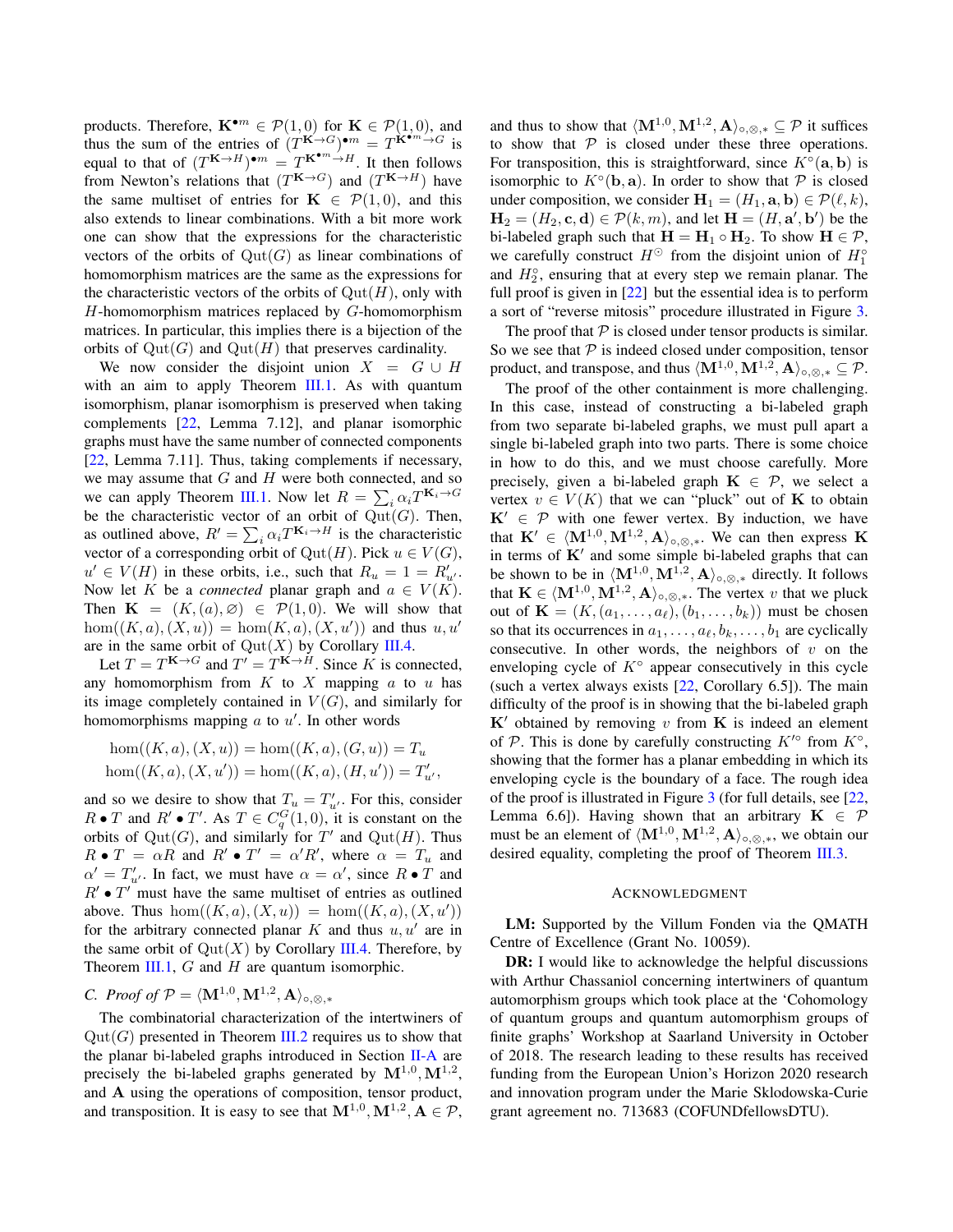

(a)  $H_1^{\circ} \cup H_2^{\circ}$ 



(b) Subdivide with  $x_1, x_2, y_1, y_2$  and add edges  $\beta_i \gamma_i$  for  $i = 1, 2, 3$  and  $x_1 x_2, y_1, y_2$ .



(c) Remove edges  $x_1\beta_1$ ,  $\beta_3y_1$ ,  $x_2\gamma_1$ ,  $\gamma_3y_2$ , and  $\beta_i\beta_{i+1}$  and  $\gamma_i\gamma_{i+1}$  for  $i = 1, 2$ .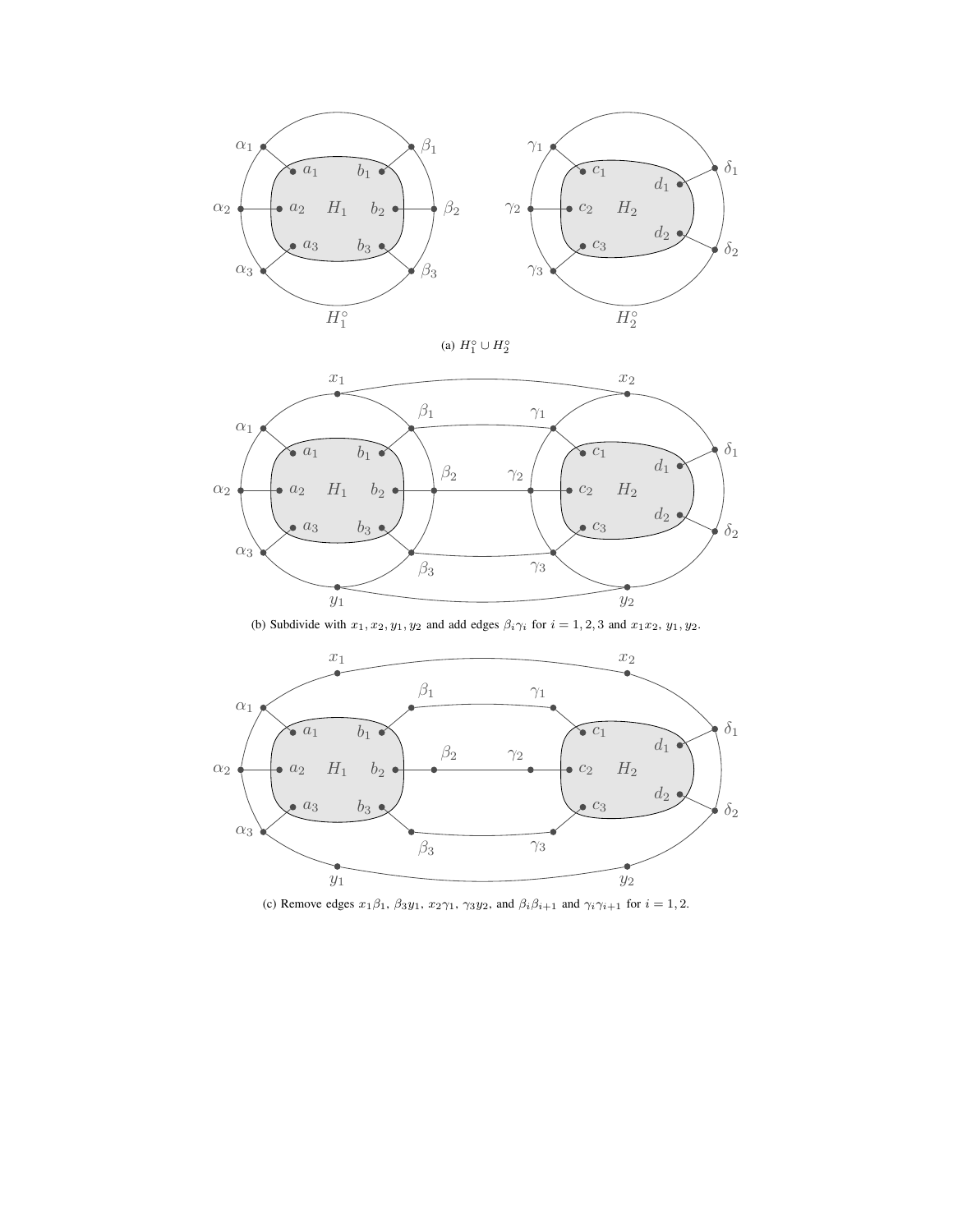



(e) Unsubdivide  $\alpha_1, x_1, x_2, \delta_1$  and  $\alpha_3, y_1, y_2, \delta_2$ .

(d) Unsubdivide the paths  $b_i$ ,  $\beta_i$ ,  $\gamma_i$ ,  $c_i$  and then contract the edges  $b_i c_i$  for  $i = 1, 2, 3$ .

Figure 3. Illustration of the proof that  $P$  is closed under composition.



(a) The vertex v and its neighbors in  $K^\circ$ .



(c) Subdivide edges incident to  $v$  and add cycle through new vertices.



(b) Contract edges  $v\alpha_i$  for  $i = p, \ldots, q$ , and edges  $\alpha_j \alpha_{j+1}$  for  $j = p, \ldots, q-1$ , to form new vertex v.



(d) Remove vertex  $v$  and edge  $w_1w_2$ .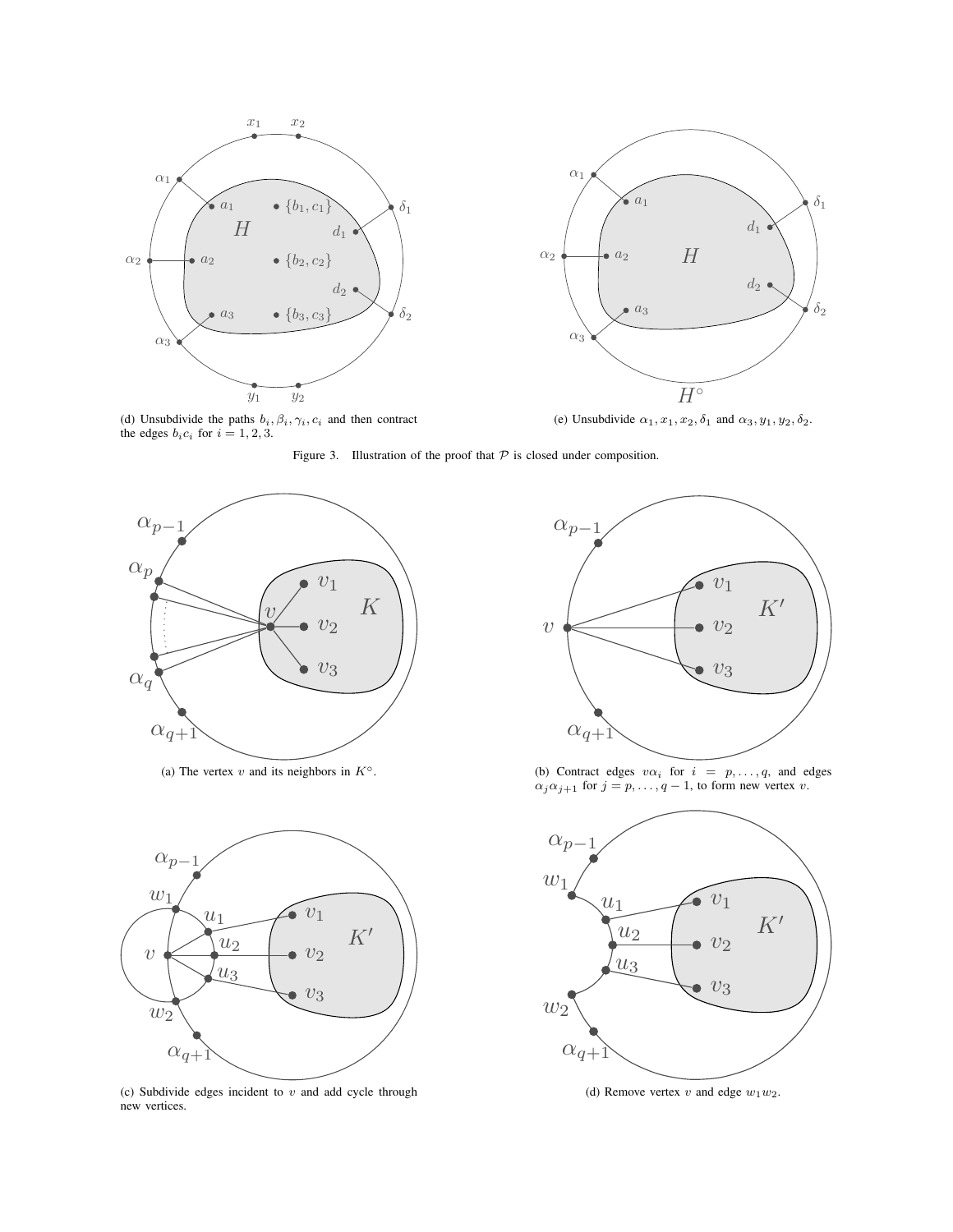

(e) Unsubdivide  $\alpha_{p-1}, w_1, u_1$  and  $u_3, w_2, \alpha_{q+1}$  to obtain  $K^{\prime\circ}$ . Figure 3. Illustration of the fact that  $\mathbf{K}' \in \mathcal{P}$ , from the proof of Theorem [III.3.](#page-7-4)

#### **REFERENCES**

- <span id="page-11-2"></span>[1] Sanjeev Arora, Carsten Lund, Rajeev Motwani, Madhu Sudan, and Mario Szegedy. Proof verification and the hardness of approximation problems. *Journal of the ACM (JACM)*, 45(3):501–555, 1998.
- <span id="page-11-1"></span>[2] Sanjeev Arora and Shmuel Safra. Probabilistic checking of proofs: A new characterization of NP. *Journal of the ACM (JACM)*, 45(1):70–122, 1998.
- <span id="page-11-12"></span>[3] Albert Atserias, Laura Mančinska, David E. Roberson, Robert Šámal, Simone Severini, and Antonios Varvitsiotis. Quantum and non-signalling graph isomorphisms. *Journal of Combinatorial Theory, Series B*, 136:289 – 328, 2019. [doi:](http://dx.doi.org/10.1016/j.jctb.2018.11.002) [10.1016/j.jctb.2018.11.002](http://dx.doi.org/10.1016/j.jctb.2018.11.002).
- <span id="page-11-0"></span>[4] László Babai, Lance Fortnow, and Carsten Lund. Nondeterministic exponential time has two-prover interactive protocols. *Computational complexity*, 1(1):3–40, 1991.
- <span id="page-11-15"></span>[5] Teodor Banica, Julien Bichon, and Benoît Collins. Quantum permutation groups: a survey. *Banach Center Publications*, 78:13–34, 2007. [doi:10.4064/bc78-0-1](http://dx.doi.org/10.4064/bc78-0-1).
- <span id="page-11-5"></span>[6] John S. Bell. On the Einstein Podolsky Rosen paradox. *Physics*, 1(3):195, 1964.
- <span id="page-11-16"></span>[7] Arthur Chassaniol. Study of quantum symmetries for vertextransitive graphs using intertwiner spaces. 2019. [arXiv:](http://arxiv.org/abs/1904.00455) [1904.00455](http://arxiv.org/abs/1904.00455).
- <span id="page-11-4"></span>[8] Richard Cleve, Peter Hoyer, Benjamin Toner, and John Watrous. Consequences and limits of nonlocal strategies. In *Proceedings of the 19th IEEE Annual Conference on Computational Complexity*, pages 236–249, 2004. [arXiv:quant-ph/0404076](http://arxiv.org/abs/quant-ph/0404076), [doi:10.1109/](http://dx.doi.org/10.1109/CCC.2004.1313847) [CCC.2004.1313847](http://dx.doi.org/10.1109/CCC.2004.1313847).
- <span id="page-11-11"></span>[9] Richard Cleve, Li Liu, and William Slofstra. Perfect commuting-operator strategies for linear system games. *Journal of Mathematical Physics*, 58(1):012202, 2017. [doi:](http://dx.doi.org/10.1063/1.4973422) [10.1063/1.4973422](http://dx.doi.org/10.1063/1.4973422).
- <span id="page-11-10"></span>[10] Richard Cleve and Rajat Mittal. Characterization of binary constraint system games. In *Proceedings of the 41st International Colloquium on Automata, Languages, and Programming*, ICALP '14, pages 320–331. 2014. [arXiv:](http://arxiv.org/abs/1209.2729) [1209.2729](http://arxiv.org/abs/1209.2729).
- <span id="page-11-9"></span>[11] Matthew Coudron and William Slofstra. Complexity lower bounds for computing the approximately-commuting operator value of non-local games to high precision. 2019. [arXiv:](http://arxiv.org/abs/1905.11635) [1905.11635](http://arxiv.org/abs/1905.11635).
- <span id="page-11-14"></span>[12] Holger Dell, Martin Grohe, and Gaurav Rattan. Lovász Meets Weisfeiler and Leman. In *45th International Colloquium on Automata, Languages, and Programming (ICALP 2018)*, volume 107 of *Leibniz International Proceedings in Informatics (LIPIcs)*, pages 40:1–40:14, Dagstuhl, Germany, 2018. Schloss Dagstuhl–Leibniz-Zentrum fuer Informatik. [doi:10.4230/LIPIcs.ICALP.2018.40](http://dx.doi.org/10.4230/LIPIcs.ICALP.2018.40).
- <span id="page-11-8"></span>[13] Andrew C Doherty, Yeong-Cherng Liang, Ben Toner, and Stephanie Wehner. The quantum moment problem and bounds on entangled multi-prover games. In *2008 23rd Annual IEEE Conference on Computational Complexity*, pages 199–210, 2008.
- <span id="page-11-13"></span>[14] Zdeněk Dvořák. On recognizing graphs by numbers of homomorphisms. *Journal of Graph Theory*, 64(4):330–342, 2010. [doi:10.1002/jgt.20461](http://dx.doi.org/10.1002/jgt.20461).
- <span id="page-11-3"></span>[15] Uriel Feige and László Lovász. Two-prover one-round proof systems: Their power and their problems (extended abstract). In *Proceedings of the Twenty-fourth Annual ACM Symposium on Theory of Computing*, STOC '92, pages 733–744, New York, NY, USA, 1992. ACM. [doi:10.1145/129712.](http://dx.doi.org/10.1145/129712.129783) [129783](http://dx.doi.org/10.1145/129712.129783).
- <span id="page-11-6"></span>[16] Tsuyoshi Ito and Thomas Vidick. A multi-prover interactive proof for nexp sound against entangled provers. In *2012 IEEE 53rd Annual Symposium on Foundations of Computer Science*, pages 243–252, 2012.
- <span id="page-11-7"></span>[17] Zhengfeng Ji, Anand Natarajan, Thomas Vidick, John Wright, and Henry Yuen. MIP\*= RE, 2020. [arXiv:2001.04383](http://arxiv.org/abs/2001.04383).